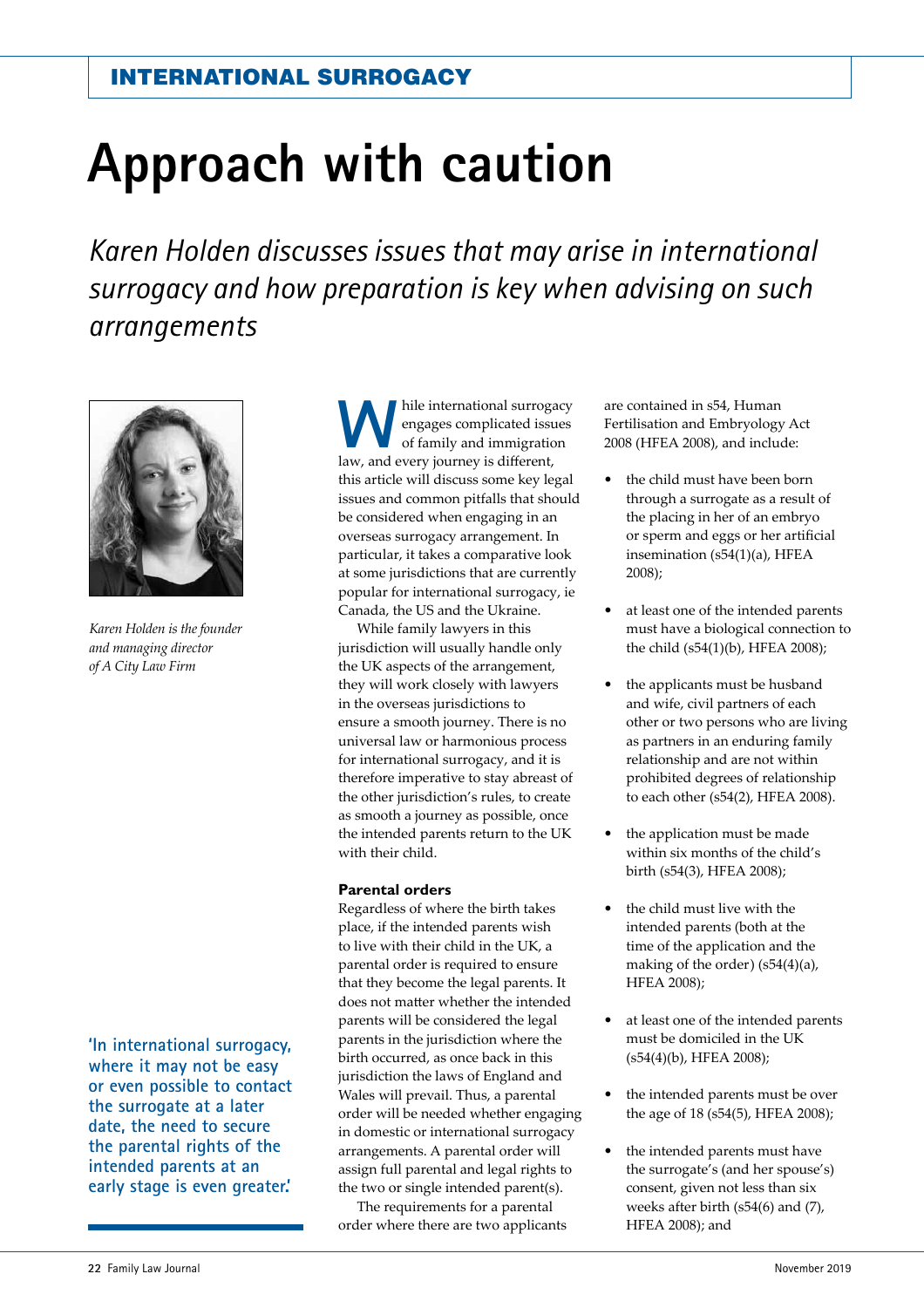**t** only reasonable expenses have been paid to the surrogate, unless authorised by the court (s54(8), HFEA 2008).

Since 3 January 2019, s54A, HFEA 2008 (as inserted by the Human Fertilisation and Embryology Act 2008 (Remedial) Order 2018, SI 2018/1413, following the decision in *Re Z (A Child) (No 2)* [2016]) makes it possible for a single person to apply for a parental order, but the above criteria still apply. Also, following the decision in *K v L* [2019] (in which my firm represented the frst respondent, who was the non-biological intended parent), if the intended parents separate during the application process, meaning that the child is not physically living in the same house as both applicants at the time of the order, a parental order can still be achieved in certain circumstances.

If the intended parents do not make an application for a parental order, this can cause a myriad of issues for the child that could follow them throughout their lives, for example inheritance issues. If the intended parents should separate, without having obtained a parental order, then the non-biologically connected parent will have limited legal rights. In international surrogacy, where it may not be easy or even possible to contact the surrogate at a later date, the need to secure the parental rights of the intended parents at an early stage is even greater. The courts have been clear that without a parental order, the legal relationship between the intended parents and the child is not secure. In order to avoid things going awry, it is best to understand the pitfalls and seek to mitigate these issues early on.

On an application for a parental order, the court must be satisfed that only 'reasonable expenses' were paid to the surrogate (ss54(8), 54A(7), HFEA 2008). It is open to the court to retrospectively approve payments and, as there is no legal defnition of reasonable expenses, a common-sense engaging in international surrogacy should always keep records and receipts of expenses, so that they can support their position when returning to the UK. There is always a risk that the court could deny a parental order where expenses in excess of those that would be considered reasonable have

*On an application for a parental order, the court must be satisfied that only 'reasonable expenses' were paid to the surrogate.*

approach should generally be taken. Anything directly pregnancy related, for example compensation for time of work, travel, medical bills, pregnancy clothes etc, will usually be considered reasonable. Anything that is considered a transactional fee will need to be retrospectively approved by the court.

In international arrangements, especially in jurisdictions that permit commercial surrogacy, expenses may be incurred that would be considered to be outside the remit of reasonable expenses in this jurisdiction. In that scenario, the intended parents should expect the court to scrutinise expenses more closely when deciding whether or not to retrospectively approve the payments made, to ensure that doing so would not result in a commercial arrangement and therefore be an abuse of public policy. This can create a more burdensome and costly process, so it is imperative that the intended parents understand what the courts here would consider to be reasonable expenses. Intended parents

been paid and which the court decides it cannot retrospectively approve. However, to date, the courts' approach in international surrogacy cases has been to approve these expenses to enable the parental order to be made, in order to protect the best interests of the child. To do otherwise would risk leaving the baby in a diferent country to that of their legal parents, who do not wish to bring them up, and living with parents who have no legal status.

#### **Common surrogacy jurisdictions**

There are many reasons why intended parents may look to other jurisdictions for a surrogacy arrangement, for example to increase their chances of fnding a surrogate, to have their names on the birth certifcate to ensure that they are considered the legal parents from birth and also cost considerations. There may also be a concern that without a legally binding contract and formal arrangement in place, the surrogate could change her mind, which

**PROPERTY** PROPERTY **LAW JOURNAL** Your monthly update on the latest developments in property law *impossible* "A must-have journal for property lawyers and litigators." Jennifer Rickard, partner at Nabarro

For a FREE sample copy email subscriptions@legalease.co.uk